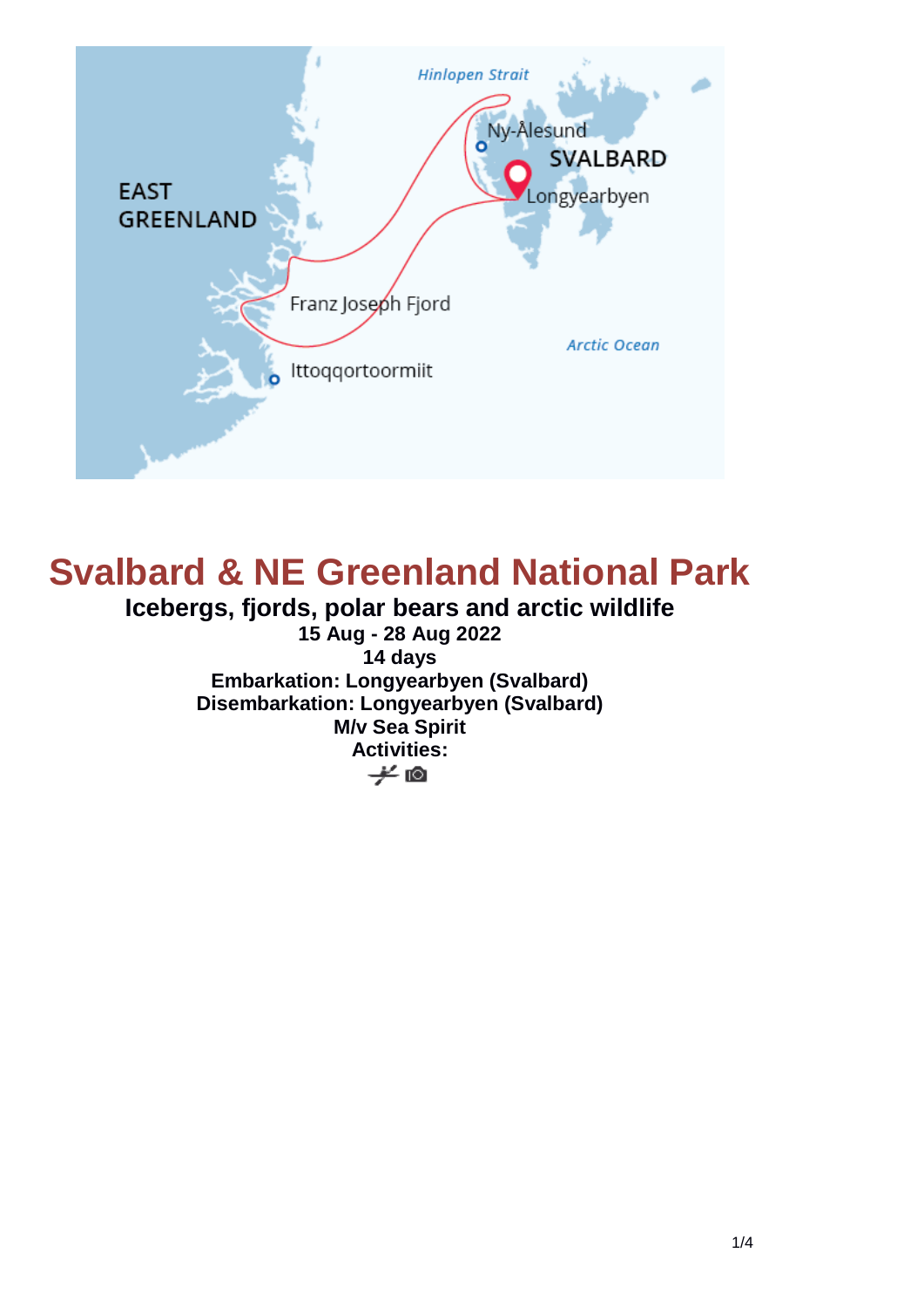## **Itinerary**



#### **Day 1: Longyearbyen, Svalbard (hotel night)**

Welcome to Longyearbyen, the Arctic adventure capital of the Norwegian territory of Svalbard and starting point of our expedition. After arriving via scheduled commercial flight, you are free to explore this small but fascinating settlement. Be sure to see the excellent Svalbard Museum and enjoy the shops, cafes and restaurants in the town center. Your hotel for the night has been arranged by us and is included in the price of the voyage.



#### **Day 2: Embarkation in Longyearbyen**

In the afternoon, we welcome you aboard the expedition ship Sea Spirit; transfers from the hotel are included. Explore the ship and get comfortable in your home-away-from-home for the extraordinary adventure to come. The long days of summer sunlight illuminate our surroundings as we slip our moorings and sail into a true polar wilderness where wildlife abounds. The scenery as we sail through Isfjorden on our first evening is spectacular and there is already the possibility of marine mammal sightings.



#### **Day 3-5: Exploration of Svalbard**

Svalbard is a true High Arctic wilderness and flexibility will be the key in our ability to maximize your experiences. Our route and exploration opportunities here are heavily dependent on the weather and sea ice conditions we encounter. Our experienced captain and expedition leader decide the itinerary and continually adjust plans as conditions and opportunities warrant. You can be sure that the best possible advantage will be taken of the circumstances presented to us by Nature in this wild and remote corner of the Arctic. We anticipate exploring in the northwestern part of the island of Spitsbergen. This area contains the archipelago's most impressive scenery and some of the Arctic's best wildlife viewing. We will try to reach the entrance of the Hinlopen Strait and see the beautiful fjords.

Jagged snowy mountain peaks flank deep fjords and narrow channels. Immense tidewater glaciers calve icebergs into turquoise waters. Fields of flowering tundra are home to grazing reindeer and playful Arctic fox. Bountiful inshore and offshore waters are home to a wide variety of marine mammals. Polar bears can be spotted anytime, anywhere in and around Svalbard.

Also in this area is Ny Ålesund, a former mining town that is now home to an international community of Arctic researchers, complete with museum, gift shop, and post office. This was also a staging area for historic attempts to discover the North Pole.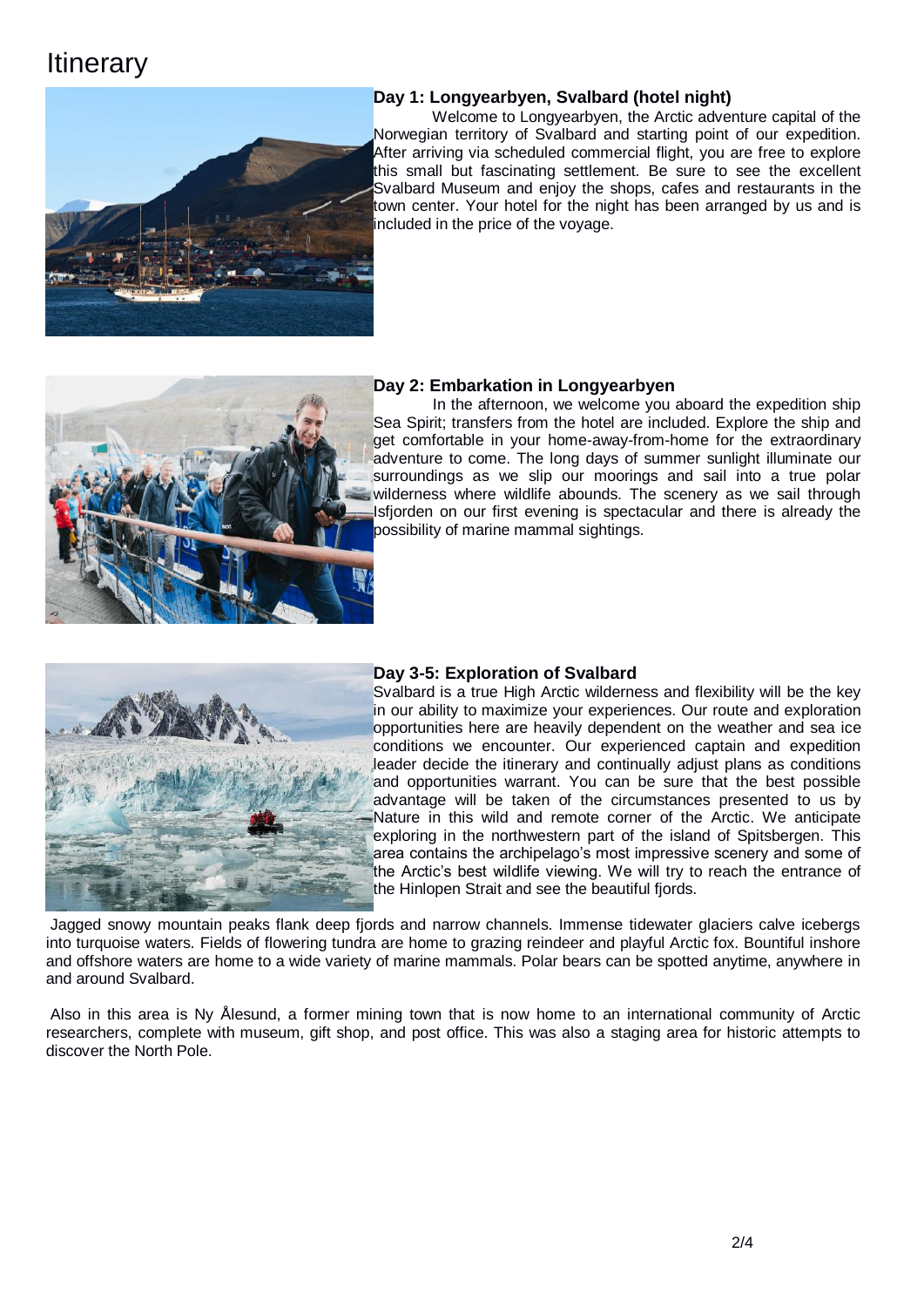

#### **Day 6-7: Across the Greenland Sea**

From Svalbard we head southwest across the Greenland Sea toward East Greenland. In these far northern latitudes, it is possible to encounter sea ice any time of the year. All along the way, we remain vigilant for sightings of marine mammals such as seals, and the majestic polar bear. In previous eras, a large number of different species of whales, especially bowhead whales, lived in the Greenland Sea. But due to hunting which lasted into the 20th centur, the whales were on the verge of extinction. Now, fortunately, the populations are recovering, and sometimes we can see these majestic animals passing by.



#### **Day 8-11: East Greenland Adventure**

This is expedition cruising at its most authentic and it brings us new opportunities to explore. We will go on a true arctic adventure and feel the real breath of the Arctic. Our itinerary and exploration opportunities in East Greenland are dependent on weather and sea ice conditions. Again, you can be sure that our experienced captain and expedition leader will take advantage of every opportunity so that you can experience excellent wildlife viewing, discover incredible scenery and go ashore wherever possible. The Franz Josef Fjord and Kong Oscar Fjord systems are part of Northeast Greenland National Park, the world's largest and perhaps most remote. This whole area contains some of the Arctic's most magnificent scenery. Deep fjords and narrow channels, flanked by ice-clad peaks up to 2000 meters high, reach far into the mountainous heart of Greenland. Tidewater

glaciers create colossal icebergs that float with wind and tide throughout the fjord system. On shore, fields of multicolored tundra are home to musk oxen and Arctic hare. The landscape — vast, open, and seemingly untouched since the beginning of time—is a hiker's paradise. Throughout this area, we also find ancient Thule archeological sites, historical trappers' huts, and modern Inuit hunters' cabins. To provide you with the best experience possible, Days 3-5 and 8-11 might be reversed. This allows our captain and expedition team to monitor the weather and sea conditions; remember: flexibility is the key to polar expedition cruising!



#### **Day 12-13: Across the Greenland Sea**

Following our exploration of the Northeast Greenland coastline and fjords, we head back across the Greenland Sea toward Svalbard. Presentations and workshops by our expert staff ensure that these days at sea are not idly spent; but that's up to you! Seabird viewing and whale sightings can be enjoyed from panoramic open decks as well as exterior stateroom windows and balconies.